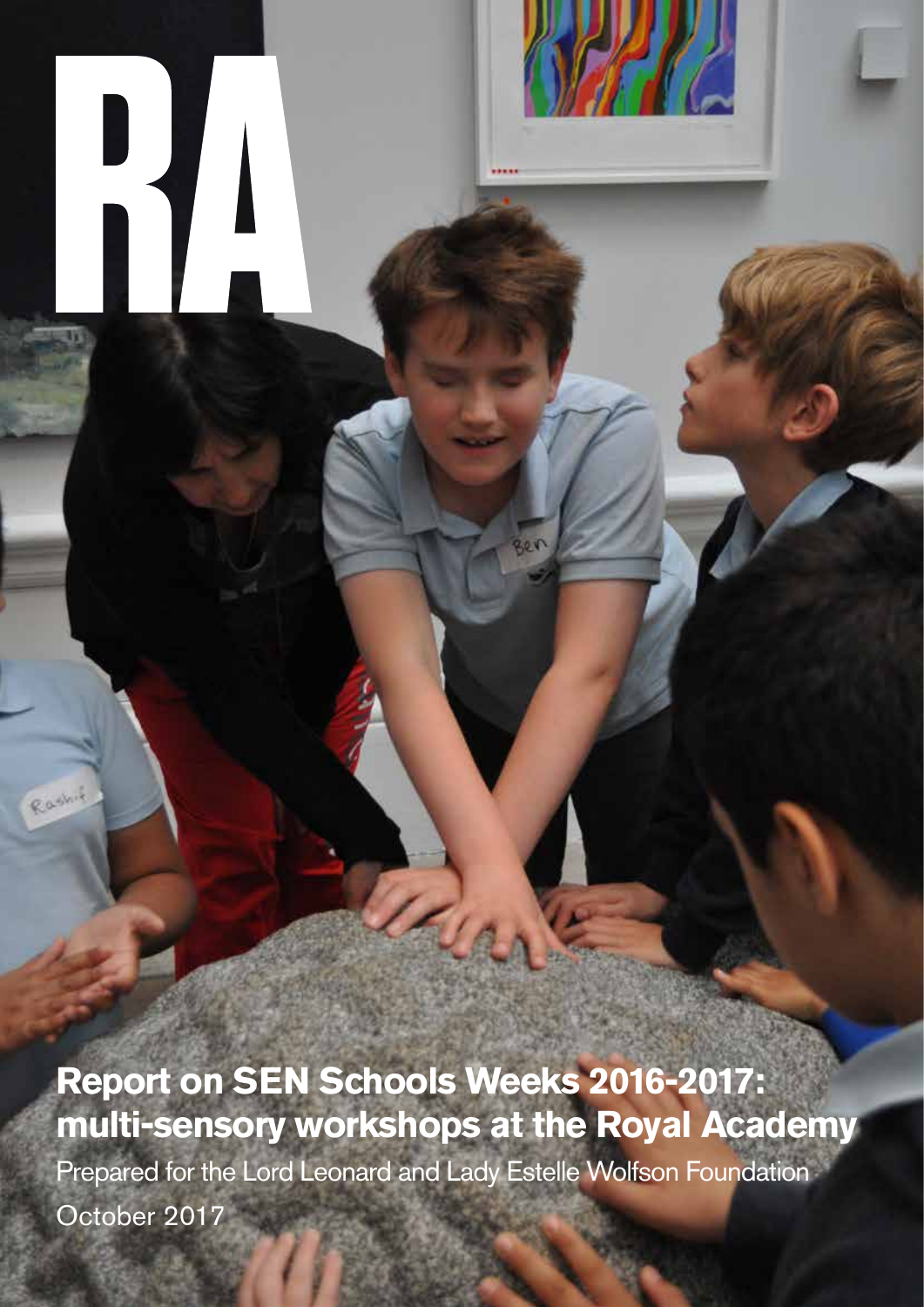#### **Overview**

In 2014, the Lord Leonard and Lady Estelle Wolfson Foundation made a highly generous commitment to fund three years of the RA's work with SEN schools. This report is for the third year of the programme and the workshops held between September 2016 and August 2017.

The RA's work with SEN schools focuses around a series of 'SEN Schools' Weeks' — multi-sensory workshops which engage students in the RA's exhibitions and in artmaking, and encourage students' own creativity. The workshops include conversations about art, a guided tour through the galleries, as well as object-handling and creative workshops.

Each workshop is led by a team of experienced artist educators who tailor activities to the needs of the group. In the majority of cases, the educators visit the school in advance to discuss the workshop with teachers and meet the students in their school environment.

This year's workshops were based around the exhibitions *Abstract Expressionism*, *James Ensor* the *Summer Exhibition* and works from the RA Collection.

The workshops take place in the Learning Studio, a space which is on the same floor as the Main Galleries and which is available for the school's sole use throughout their visit.

### **The schools**

Seventeen schools attended this year, three of which booked for two workshops (Linden Lodge, Riverside School and The Village School).

Two out of the 17 had never visited the RA before and we were delighted to welcome them. These were Aylands School, which was recommended to join by another school, and Riverside School, which came after their teacher attended the 'Why & how?' Conference in March. Belvue High Parayhouse and Greenvale all join for the second year running.

| <b>Schools who visited</b><br>for the first time | <b>Borough</b>          | <b>Specialisms</b>                                                                     |
|--------------------------------------------------|-------------------------|----------------------------------------------------------------------------------------|
| Aylands School                                   | Enfield                 | Mixed school for children aged 3-16 who have emotional or<br>behavioural difficulties. |
| <b>Riverside School</b>                          | Barking and<br>Dagenham | Mixed secondary school for pupils with mixed Autism.                                   |

| Other schools who<br>participated this year | <b>Borough</b> | workshops | Number of   Specialisms            |
|---------------------------------------------|----------------|-----------|------------------------------------|
| Linden Bridge School                        | Surrey         |           | Complex social communication needs |
| Abingdon House School                       | Ken & Chelsea  |           | Severe learning disabilities       |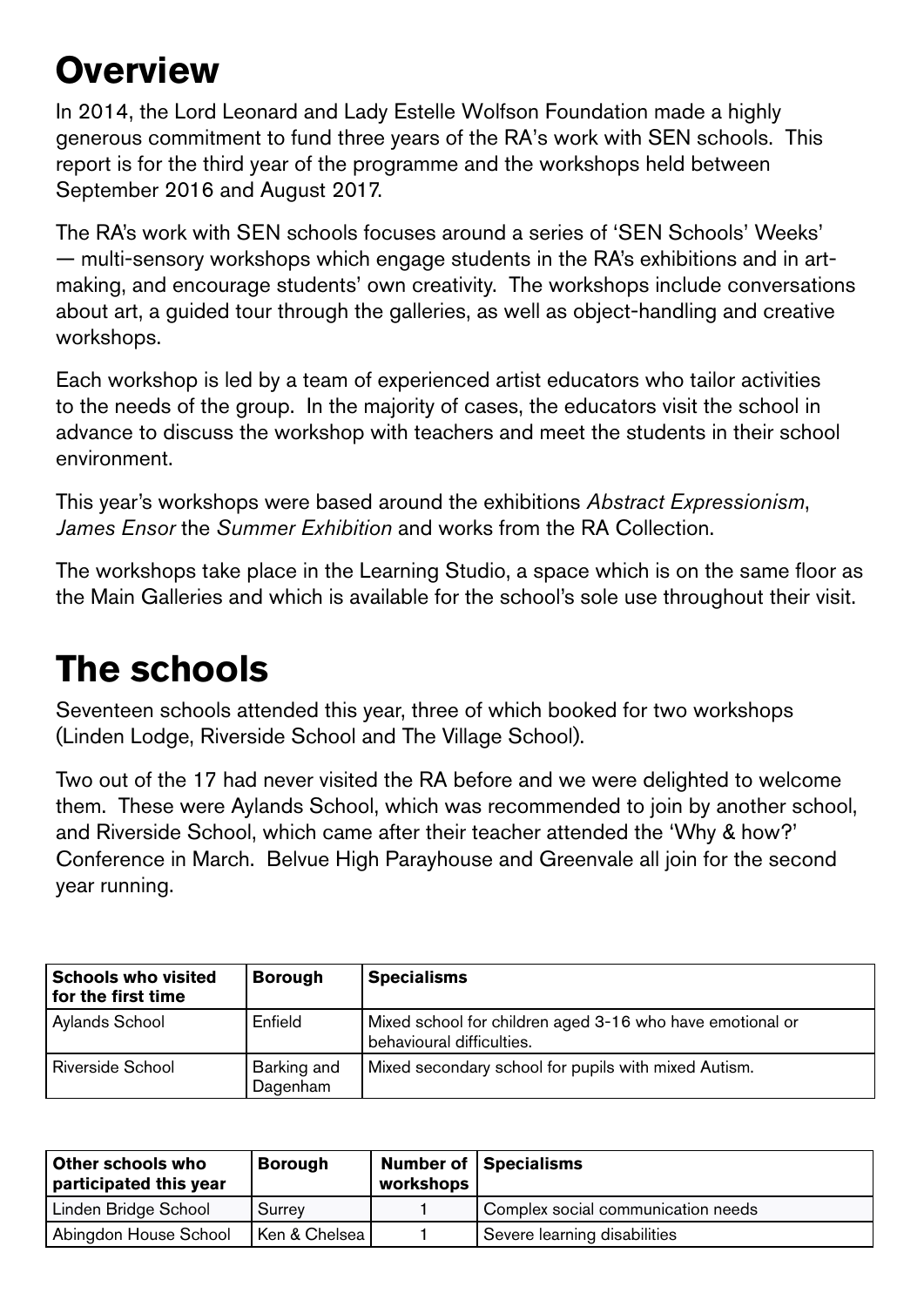| Parayhouse School          | Hammersmith<br>& Fulham |   | Moderate learning difficulties and speech, language<br>and communication needs. |
|----------------------------|-------------------------|---|---------------------------------------------------------------------------------|
| College Park               | Westminster             |   | Full range of disabilities                                                      |
| The Village School         | <b>Brent</b>            | 2 | Severe learning disabilities                                                    |
| Queen Elizabeth II Jubilee | Westminster             |   | Severe, profound and multiple learning disabilities                             |
| Linden Lodge               | Wandsworth              | 2 | Visual impairments and multiple disabilities                                    |
| Greenvale School           | Lewisham                | 2 | Wheelchair users and profound learning disabilities                             |
| <b>Belvue High School</b>  | Ealing                  |   | Moderate learning disorders                                                     |
| The Bridge School          | Islington               |   | Range of disabilities                                                           |
| Manor Green College        | <b>West Sussex</b>      |   | Developmental delay, autism and physical disabilities                           |

## **Quotes**

'*SEN students need appropriate opportunities to experience external learning and the Royal Academy offers a wonderful safe but exciting environment for them to learn in a gallery space and gain firsthand experiences*.'

'*My students get the most from being able to make repeat visits due to the complexities of their condition (autism). Being able to make a number of repeat trips would be fantastic.*'

'*Having an open ended creative session facilitated by Abi and Harry...was very appropriate to give more time, space and freedom for experimentation and direct self-expression.*'

'*Since beginning of the academic year we are building it step by step. At this stage it was a nice way of sharing this experience together. We looked at the photographs the following day on the interactive screen. Children were engaged for almost 30 minutes, looking, answering simple questions, pointing to things and commenting with one word, or vocalizations on what they did the previous day. It was pure joy!'*



Students visiting the Summer Exhibition, June 2017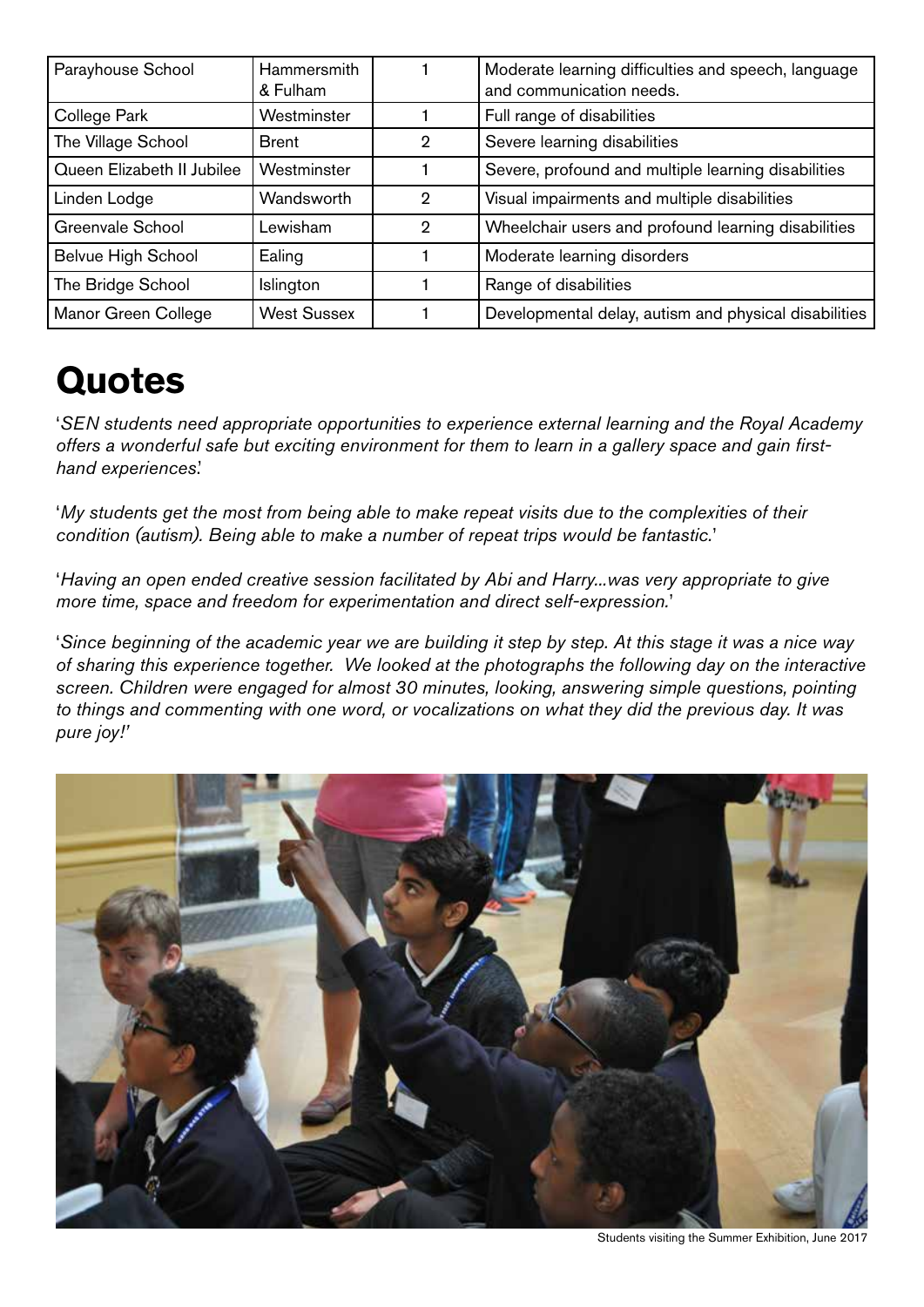### **Attendance**

**Week 1: 27 September - 3 October 2016, Responding creatively the movement, Abstract Expressionism**

| <b>School</b>                        | <b>Borough</b>     | First time/<br>previous visitor | <b>Group</b><br>size | Access requirements of the group                                    |
|--------------------------------------|--------------------|---------------------------------|----------------------|---------------------------------------------------------------------|
| The Bridge School                    | <b>Islington</b>   | Previous                        | 9                    | Range of disabilities                                               |
| College Park                         | Westminster        | Previous                        | 9                    | Range of disabilities                                               |
| Manor Green College                  | <b>West Sussex</b> | Previous                        | 12                   | 1 x wheelchair user, global<br>developmental delay, autism spectrum |
| Abingdon House<br>School             | Westminster        | Previous                        | 7                    | ADHD and moderate to severe autism                                  |
| Queen Elizabeth II<br>Jubilee School | Westminster        | Previous                        | 8                    | Severe, profound and multiple learning<br>disabilities              |
| <b>Total participants</b>            |                    |                                 | 45                   |                                                                     |

#### **Week 2: 9 – 13 January 2017, Drawing inspiration from 'James Ensor by Luc Tuymans'**

| The Village School        | <b>Brent</b> | Previous | 8  | Severe learning difficulties                          |
|---------------------------|--------------|----------|----|-------------------------------------------------------|
| Greenvale School          | Lewisham     | Previous | 10 | 2 x wheelchair users, severe learning<br>difficulties |
| Linden Lodge              | Wandsworth   | Previous | 9  | Partially sighted and additional special<br>needs     |
| Parayhouse School         | Hammersmith  | Previous | 11 | Mixed moderate learning difficulties                  |
| The Village School        | <b>Brent</b> | Previous | 8  | Severe learning difficulties                          |
| <b>Total participants</b> |              |          | 46 |                                                       |

#### **Week 3: 6 and 7 March 2017, Exploring works from the RA Collection**

| Riverside School          | Barking and<br>Dagenham | First-time | 8  | Complex autism, non-verbal, 1 x wheel-<br>chair user      |
|---------------------------|-------------------------|------------|----|-----------------------------------------------------------|
| Aylands School            | Enfield                 | First-time | 10 | Emotional behaivoural disorder, autism,<br>ADHD, dyslexia |
| <b>Total participants</b> |                         |            | 18 |                                                           |

#### **Week 4: 26 - 30 June 2017, Engaging with the RA's Summer Exhibition**

| Linden Bridge School      | Surrey                  | Previous   | 8  | Mixed moderate learning difficulties                              |
|---------------------------|-------------------------|------------|----|-------------------------------------------------------------------|
| Linden Lodge              | Wandsworth              | Previous   | 9  | Severe learning difficulties, autism<br>spectrum disorder         |
| <b>Belvue High School</b> | Ealing                  | Previous   | 12 | Autism spectrum disorder, ADHD,<br>moderate learning difficulties |
| Greenvale School          | Lewisham                | Previous   | 10 | Moderate learning difficulties                                    |
| Riverside School          | Barking and<br>Dagenham | First-time | 7  | Moderate and severe learning<br>difficulties                      |
| <b>Total participants</b> |                         |            | 46 |                                                                   |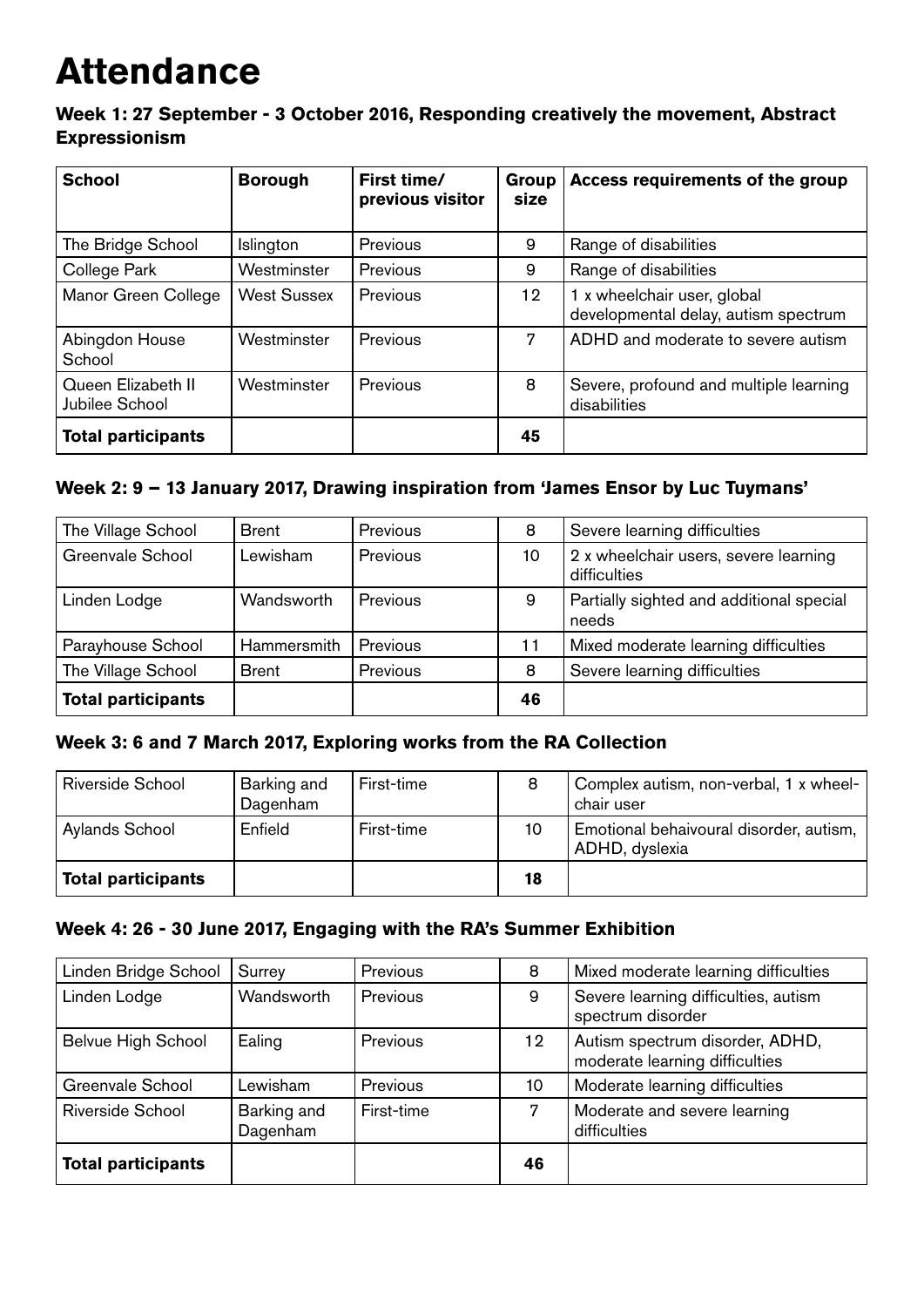# **Additional activities**

#### **Sensory Engagement Training with Joanna Grace**

In January SEND and sensory engagement specialist Joanna Grace delivered a training session for members from the learning team and key artist educators working on our schools and families programmes.

The training involved an introduction to sensory processing disorder (SPD) and its links to challenging behaviour. We explored the rationale for sensory engagement and understanding what a powerful learning tool sensory experience can be.

We looked at strategies to support sensory engagement and learnt practical methods for supporting individuals with SPD and different ways to make our workshops easier for children with SEND to engage with.

#### **Susan Potter's SEND resource research:**

This year we commissioned researcher, Susan Potter, to review SEND resources in galleries and museums with a view to developing a range of resources over the next few years that will support children and young adults with SEND, and their teachers and parents, to better engage with the RA's artwork, architecture and history.

In December 2017 Susan will present her findings to the RA Access and Communities Manager and colleagues, and propose guidance on the potential development of RA SEND programmes and resources.

# **Plans for the next 3 years (2017-2020)**

As the Royal Academy opens up its newly refurbished campus in the their 250th year, including a link bridge between Burlington House and Burlington Gardens, a new state of the art auditorium, an expanded space for learning and new free of charge galleries showing works from our collections, the next three years will see the following developments to the programme:

- The completion of the SEN resource research will enable us to form a structured plan for the development of resources from mid-2018 – 2020.
- There will be the development of new Collection-Focused Workshops with specialist consultant and artist educators that we plan to add into our offer.
- Increase the number of workshops we are delivering to include more sessions on the collections, following the opening of the newly refurbished Collections Gallery in 2018. By 2020 we will be delivering 23 workshops a year which equates to just over 30% of all schools on-site school workshops.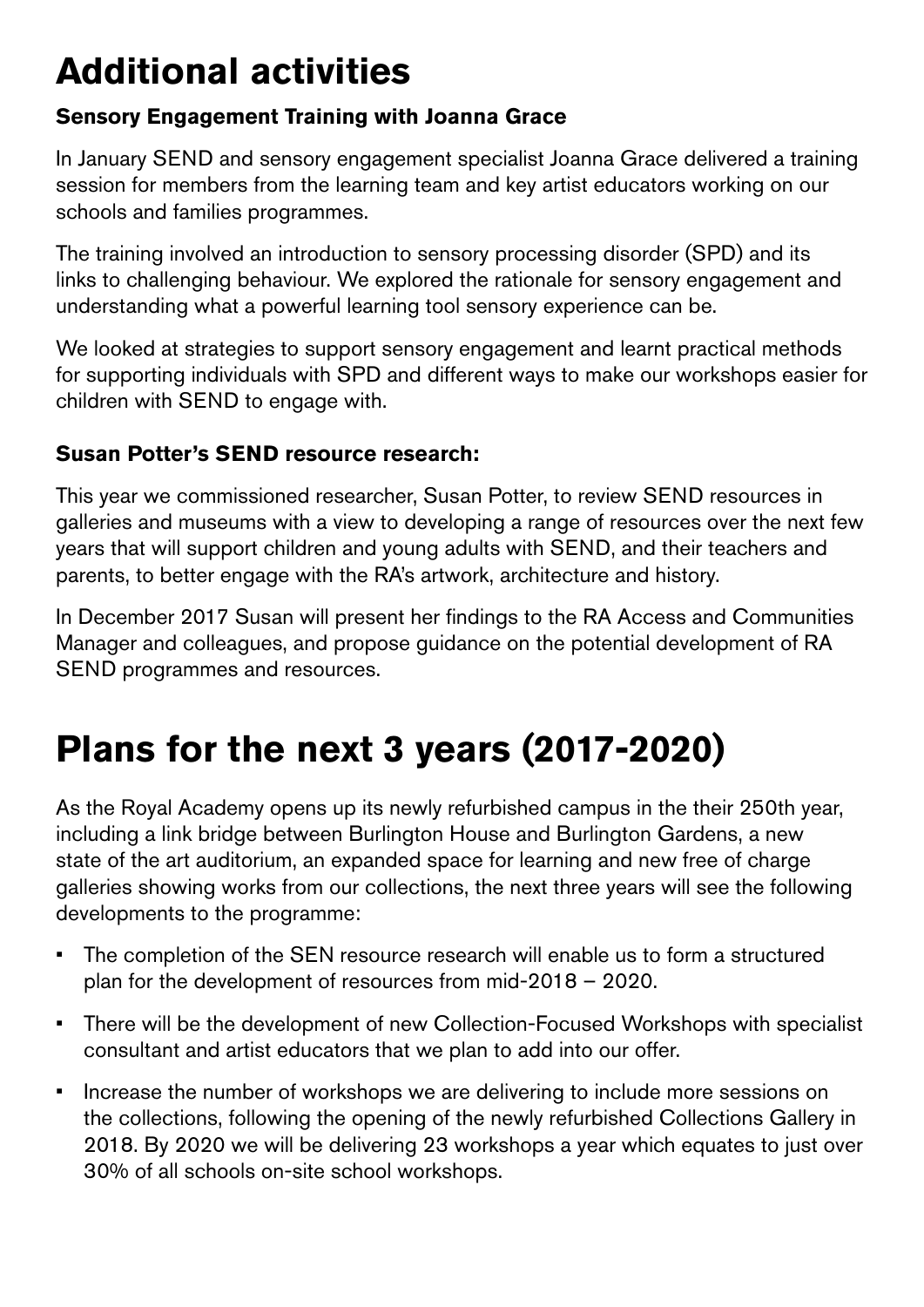# **Finances**

|                                                    |      |                | <b>Expenditure 2016/17</b> |         |
|----------------------------------------------------|------|----------------|----------------------------|---------|
|                                                    | Cost | Number         | Subtotal                   | Total   |
| Artist educator prep, school observation, delivery | 250  | $\overline{2}$ | 500                        |         |
| <b>Materials</b>                                   | 40   | 1              | 40                         |         |
| Cost per workshop                                  |      |                | 540                        |         |
| Workshops per year                                 | 540  | 15             | 8100                       |         |
|                                                    |      |                |                            |         |
| Lead artist admin fee                              | 70   | 3              | 210                        |         |
| Catalogues for year                                | 15   | 15             | 225                        |         |
| Artist educator review meetings                    | 20   | 10             | 200                        |         |
| Sub Total                                          |      |                | 8735                       |         |
|                                                    |      |                |                            |         |
| <b>SEN Resources Research - Susan Potter</b>       |      |                | 3000                       |         |
| Sensory Learning Training - Joanna Grace           |      |                | 850                        |         |
|                                                    |      |                |                            |         |
| <b>Collections Workshops</b>                       |      |                |                            |         |
| Artist educator prep, school observation, delivery | 250  | $\overline{2}$ | 500                        |         |
| <b>Materials</b>                                   | 40   | 1              | 40                         |         |
| Cost per workshop                                  |      |                | 540                        |         |
| Workshops per year                                 | 540  | $\overline{2}$ | 1080                       |         |
| Sub Total                                          |      |                | 13665                      |         |
| Overhead 10%                                       |      |                | 1367                       |         |
|                                                    |      |                |                            |         |
| <b>Total</b>                                       |      |                |                            | £15,032 |

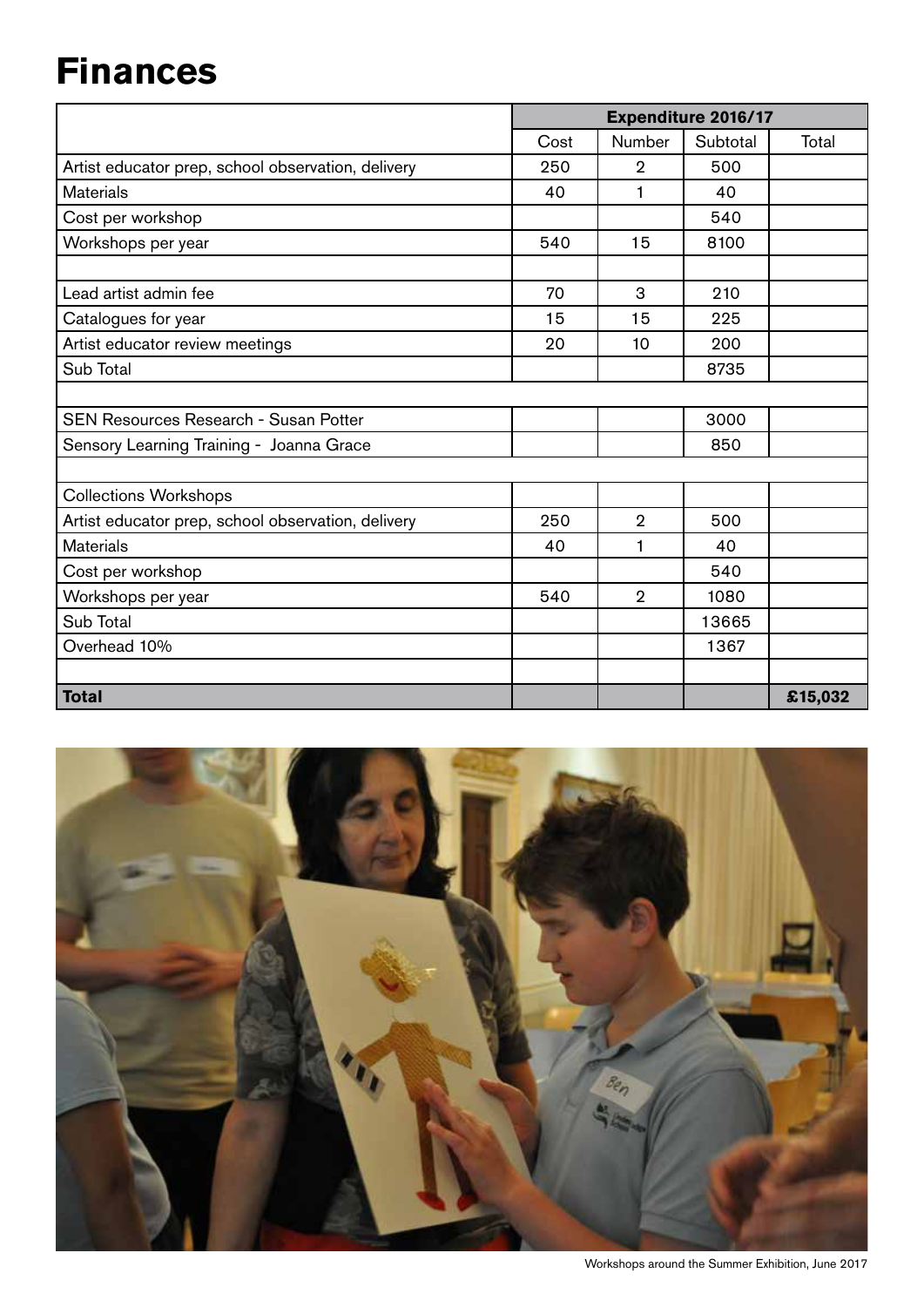|                                                              | <b>Budget 2017/18</b> |                |          |         |
|--------------------------------------------------------------|-----------------------|----------------|----------|---------|
|                                                              | Cost                  | Number         | Subtotal | Total   |
| Artist educator prep, school observation, delivery           | 250                   | $\overline{2}$ | 500      |         |
| <b>Materials</b>                                             | 40                    | 1              | 40       |         |
| Cost per workshop                                            |                       |                | 540      |         |
| Workshops per year                                           | 540                   | 19             | 10260    |         |
|                                                              |                       |                |          |         |
| Lead artist admin fee                                        | 70                    | 4              | 280      |         |
| Catalogues for the year                                      | 15                    | 12             | 180      |         |
| Artist educator review meetings                              | 20                    | 6              | 120      |         |
| Sub Total                                                    |                       |                | 10840    |         |
| Overhead 10%                                                 |                       |                | 1084     |         |
|                                                              |                       |                |          |         |
| <b>Development of New Collection-Focused Workshop Topics</b> |                       |                |          |         |
| Consultant                                                   | 350                   | 4              | 1400     |         |
| Fees to 4 artist educators for 3 days                        | 100                   | 12             | 1200     |         |
| <b>Materials</b>                                             | 50                    | 3              | 150      |         |
| Lunch, coffees                                               | 150                   | 3              | 450      |         |
| Sub Total                                                    |                       |                | 3200     |         |
|                                                              |                       |                |          |         |
| <b>Total</b>                                                 |                       |                |          | £15,124 |

|                                                    |      |                | <b>Budget 2018/19</b> |         |
|----------------------------------------------------|------|----------------|-----------------------|---------|
|                                                    | Cost | Number         | Subtotal              | Total   |
| Artist educator prep, school observation, delivery | 265  | $\overline{2}$ | 530                   |         |
| <b>Materials</b>                                   | 40   |                | 40                    |         |
| Cost per workshop                                  |      |                | 570                   |         |
| Workshops per year                                 | 570  | 23             | 13110                 |         |
|                                                    |      |                |                       |         |
| Lead artist admin fee                              | 75   | 5              | 375                   |         |
| Catalogues for the year                            | 15   | 12             | 180                   |         |
| Artist educator review meetings                    | 20   | 6              | 120                   |         |
| Sub Total                                          |      |                | 13785                 |         |
| Overhead 10%                                       |      |                | 1379                  |         |
| <b>Total</b>                                       |      |                |                       | £15,164 |

|                                                    |      | <b>Budget 2019/20</b> |          |         |
|----------------------------------------------------|------|-----------------------|----------|---------|
|                                                    | Cost | Number                | Subtotal | Total   |
| Artist educator prep, school observation, delivery | 265  | $\overline{2}$        | 530      |         |
| <b>Materials</b>                                   | 40   |                       | 40       |         |
| Cost per workshop                                  |      |                       | 570      |         |
| Workshops per year                                 | 570  | 23                    | 13110    |         |
|                                                    |      |                       |          |         |
| Lead artist admin fee                              | 75   | 5                     | 375      |         |
| Catalogues for the year                            | 15   | 12                    | 180      |         |
| Artist educator review meetings                    | 20   | 6                     | 120      |         |
| Sub Total                                          |      |                       | 13785    |         |
| Overhead 10%                                       |      |                       | 1379     |         |
| <b>Total</b>                                       |      |                       |          | £15,164 |